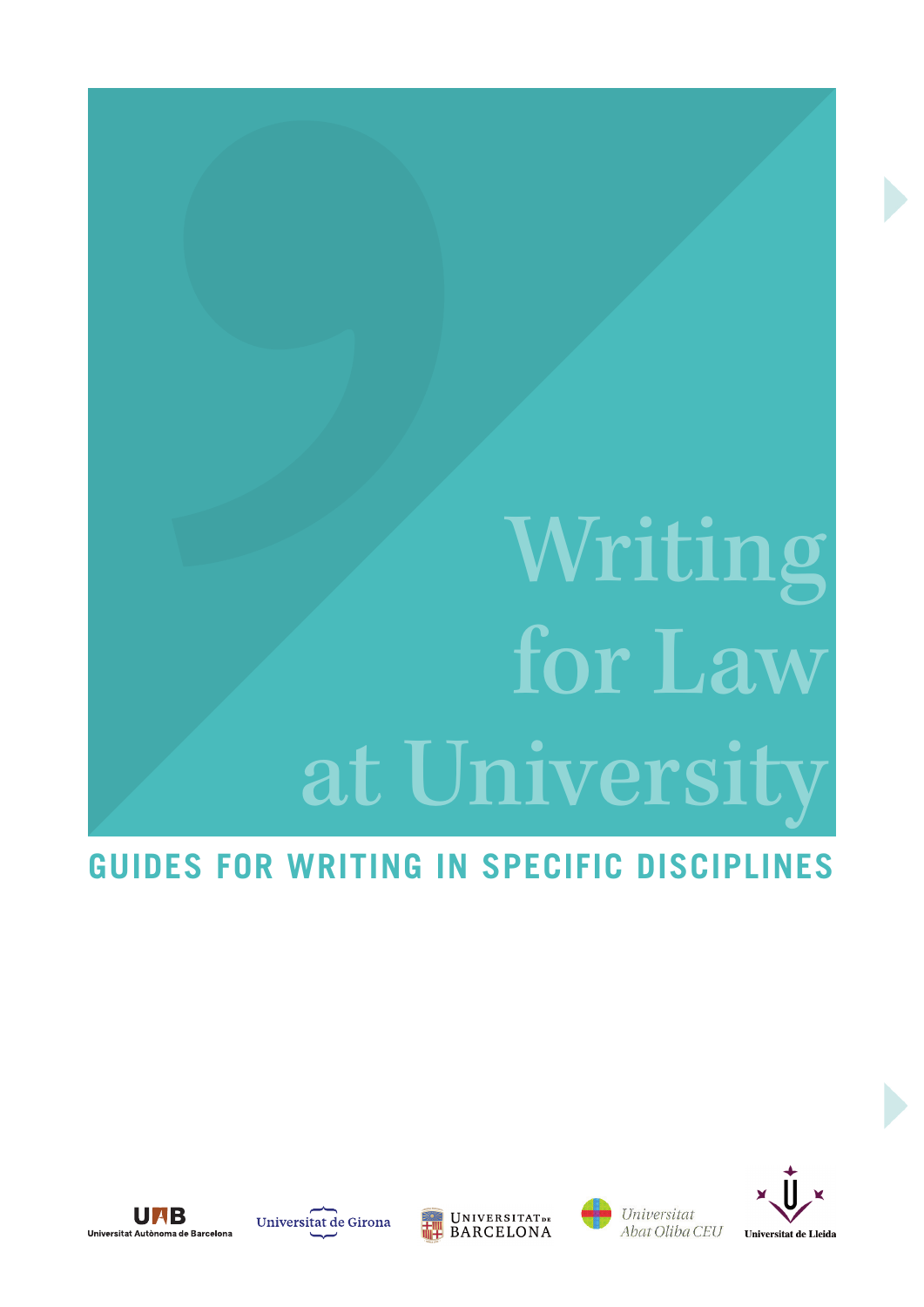### **1 What is law and what do jurists write about?**

Law is the body of rules that regulate human relations in society and specify the conditions under which these rules can be enforced by the authorities.

The science of **Law** studies this body of rules and how it is used to resolve conflicts within society.

Law is manifested through **language,** as used by legislators, judges, notaries, lawyers, scholars, and all other legal professionals. Legal norms, court rulings, etc. are crafted using words. This is why it is so important for jurists to treasure language: both written language – the subject of this guide – and spoken language, which is crucial to the activity of both legal professionals and law students. The latter need to seize every opportunity to sharpen their oral communication skills during their studies, by giving talks, presenting research assignments, debating legal issues, etc.

## **Legal norms, court rulings, etc. are crafted** using words. This is why it is so important for jurists to treasure language

Broadly speaking, jurists writing can be said to be about law or based on law. In day-to-day legal practice, texts are drafted for a variety of purposes, among which we would highlight that of **persuading** the reader.

Legal norms, court rulings, etc. are crafted using words. This is why it is so important for jurists to treasure language

Professionals' main activity in legal proceedings is that of **interpreting** legal texts, and arguing in support of their own interpretation as opposed to the many alternatives. In an ideal scenario, the norms would be so clear that there would be no need to interpret them but, rather, simply apply them in a literal sense (*in claris non fit interpretatio*). In reality, however, a considerable amount of work usually needs to be put into interpretation.

Furthermore, in an ideal scenario there would be no gaps in the law, but in fact we often find that legislators have not regulated a particular area or, if they have done so, that the norm is incomplete or obsolete for the simple reason that society moves too fast for the legislators to keep pace. In such cases the role of the jurist shifts from interpretation to **creation**: one of singular importance in view of the fact that judges and courts have the inescapable duty to resolve the cases brought before them even when there are no norms that can be applied to these.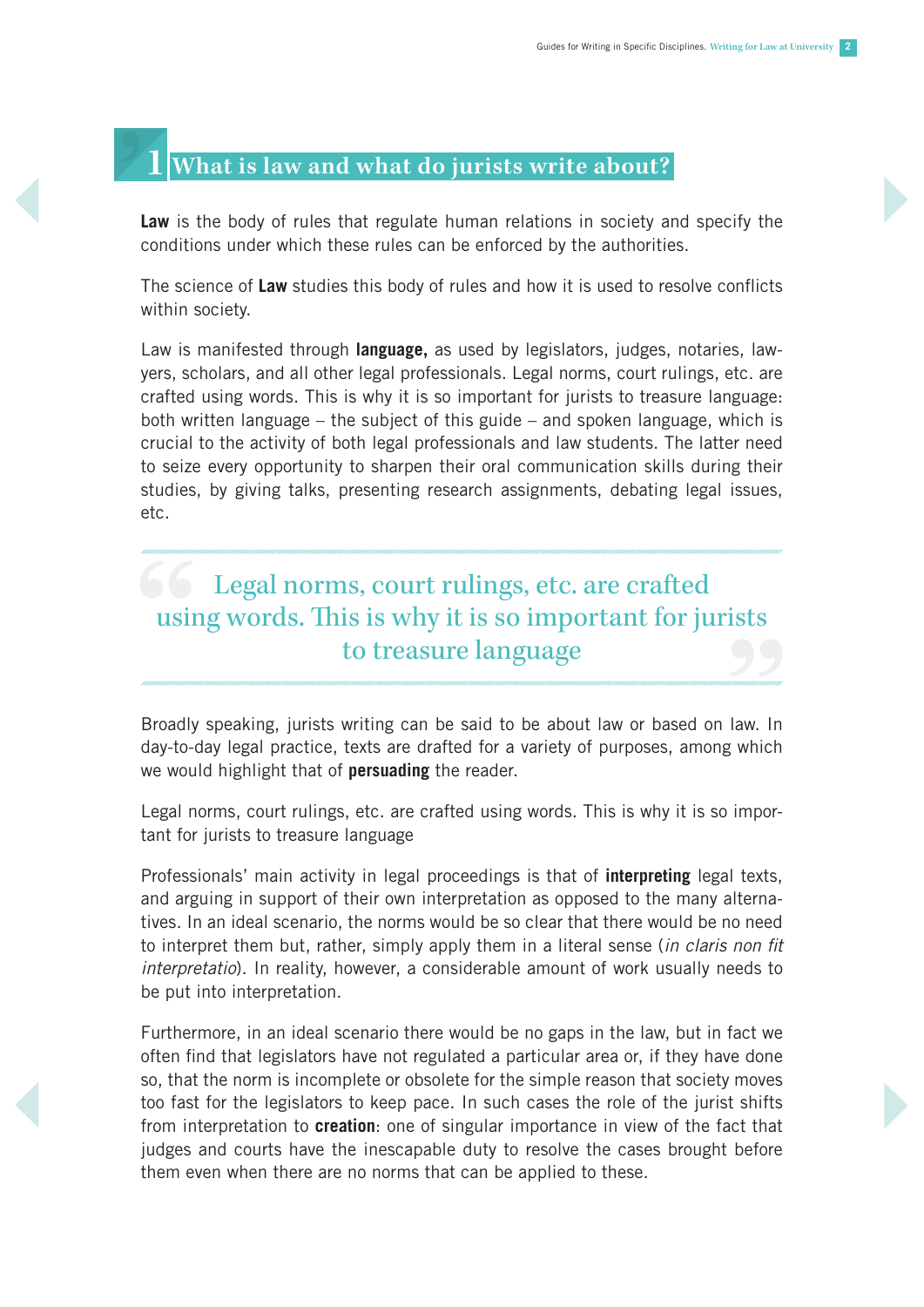Law students therefore have to take on the task of studying not just the law itself but also how to interpret it. This means turning to complementary texts as a sound basis for learning to reason legally and argue a case powerfully.

## **2 General characteristics of legal writing**

This is the English version of a guide for law students at the Catalan universities. It describes some of the basic features of legal writing in the context of Catalonia, thus enabling students from other cultures, with other traditions and customs with regard to legal writing, to learn about these features. Even so, most of the reflections and advice in the guide are generic in nature.

Legal writing is **formal**. This is for historical reasons but also because legal language deals with matters that are of importance to society. The legal system serves to resolve serious social conflicts and provides the instruments for performing important acts, such as executing contracts, making a will or getting married. Therefore, when writing a legal text we need always to maintain the appropriate degree of formality.

Another striking characteristic of legal writing is that it is **structured and wellordered**. The actual structure varies in accordance with the type of legal text concerned but, whatever the case, the writing must always follow a logical, systematic order.

The language of legal texts is meant to show **objectivity**, as opposed to emotion, bias or prejudice. This objectivity goes hand-in-hand with the use of impersonal language.

## In legal writing the message has to be, above all, precise, so the same term may be repeated whenever necessary.

Legal writing is **technical and precise**. Everyday language does have a part to play in legal writing. However, it is important to distinguish between common everyday terms and phrasing and those that are used in a technical sense. A word or phrase can sometimes have more than one meaning, and some of these meanings could belong to common usage while others are specific to law. For example, the Catalan word *ofici* has several meanings in common parlance and, at the same time, has its own meaning in the field of law: a written message issued by a judicial body and addressed to authorities and officials in the course of an ongoing procedure.

Legal texts display **deliberate redundancy.** Literary authors tend to use synonyms to avoid repeating words as a matter of good style, even though this could mean introducing nuanc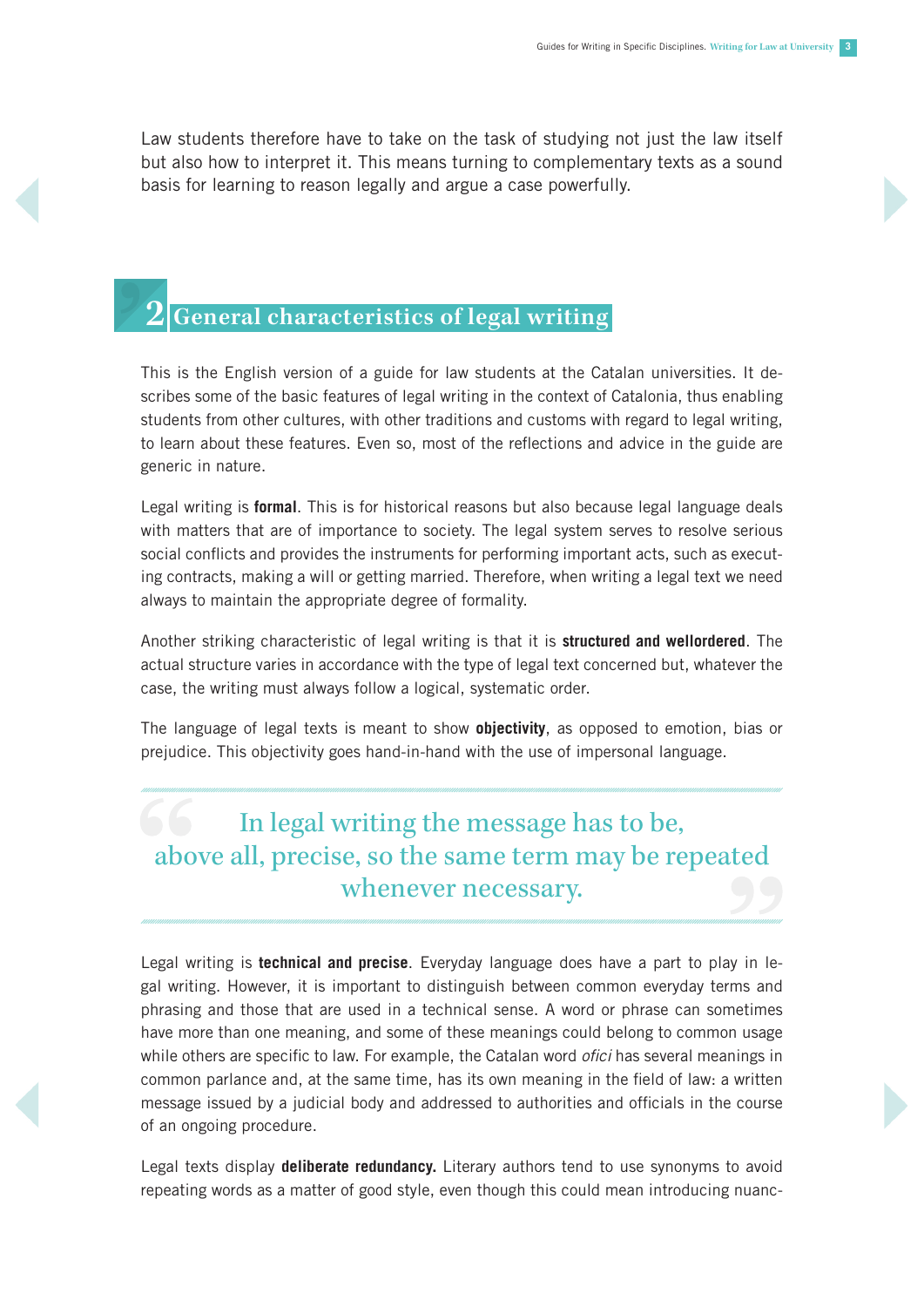es that could lead to differing interpretations on the part of readers. On the other hand, in legal writing the message has to be, above all, precise, so the same term may be repeated whenever necessary.

Although legal language is being modernised, changing with the times, it still retains certain traditional features. Thus, it is essential for law students in the Catalan university system to become familiar with the most frequent **latinisms**, so as to understand legal texts and engage in the everyday practice of law. Latin expressions like *ex tunc* (since then), *ex nunc* (from now on), *non bis in idem* (the same cause may not be judged twice), *pacta sunt servanda* (pacts must be respected), or *rebus sic stantibus* (things thus standing), among many others, must inexcusably be learned by jurists.

In addition, certain legal documents often make use of their own **formulaic expressions**. For example, in a statement of claim we can find expressions like *comparec al jutjat* (I appear before the court), *altressí dic* (I further state) or *sol·licito al jutjat* (I request the court).

In legal texts there are also many **conventions**, particularly in relation to the use of capitals, forms of address and abbreviations. Regarding **abbreviations**, these have a practical use in legal writing, since they help to avoid repeating certain forms that can be quite long. Some of those used in law are widely known, such as *ref.* (*referència*), *Sr.* (*senyor*) or *art.* (*article*). Others, meanwhile, refer to conventions that are specific to the field of law, as, for example, in *STSJC* (*sentència del Tribunal Superior de Justícia de Catalunya –* final judgement of the High Court of Justice of Catalonia), *RDGRN* (*resolució de la Direcció General dels Registres i del Notariat –* ruling of the Directorate General of Registries and Notaries) or *LEC* (Llei 1/2000, de 7 de gener, d'enjudiciament civil – the Spanish law on civil procedure).

A good legal text exhibits sound legal reasoning that relies on various sources, and these sources need to be referenced so as to avoid plagiarism and lend credibility and authority to the text.

Jurists make considerable use of **references**. A good legal text exhibits sound legal reasoning that relies on various sources, and these sources need to be referenced so as to avoid plagiarism and lend credibility and authority to the text. These references can be found in the body of the text or in **footnotes**, which serve not only this purpose but also to complement the text with additional explanations: adding further citations to support an argument, translating a citation, recommending bibliography, etc. Footnotes are an indispensable feature of research texts.

A good legal text exhibits sound legal reasoning that relies on various sources, and these sources need to be referenced so as to avoid plagiarism and lend credibility and authority to the text.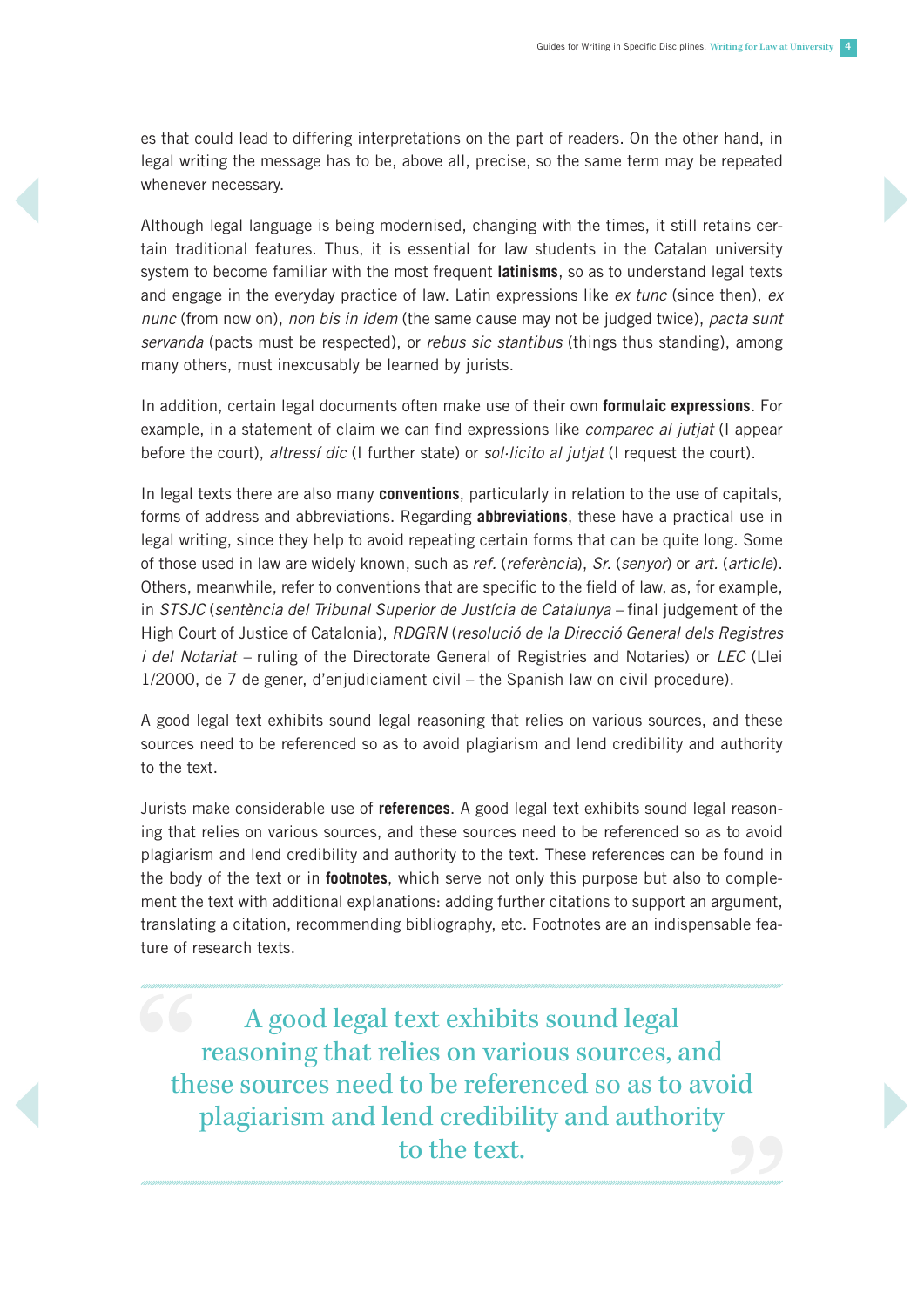## **3 Some tips on drafting good legal texts**

One of the first steps to take before writing any kind of legal text is to become familiar with its subject matter: you need to spend the right amount of time studying and searching for various **sources** and collect these for use as **references** to back up your arguments.

Once you have the subject matter under control, it is time to consider who will be your **target reader**, a factor that conditions the style and tone your writing will adopt. For example, if the text is aimed at someone from outside the field of law, you will have to use more simple and accessible language. On the other hand, if the recipients are other legal professionals, as in the case of the academic world, you should prioritise technical rigour.

Another factor to deal with is **the structure** that is appropriate to the type of text you have to write. Articles, petitions, theses and statements of claim do not have the same structure. Furthermore, there are certain **formulae and conventions** that you need to know and follow when drafting legal texts.

In all cases, the important thing is to write **clearly and concisely**. Legal texts can sometimes be obscure and tiresome to read, so you should try to use language that is more modern and effective, without losing sight of technical accuracy. It is important for the necessarily specialised nature of legal language not to be confused with using opaque, archaic language constricted by formulas that impede comprehension.

As pointed out above, legal language is **technical and specific**. As a university student you need to familiarise yourself with it to gain a deep understanding of your subject. Expressing yourself correctly and precisely is fundamental to drafting high-quality legal texts and passing the various examinations that lie ahead. And it will be just as important later on, when working in this profession.

In all cases, the important thing is to write clearly and concisely. Legal texts can sometimes be obscure and tiresome to read, so you should try to use language that is more modern and effective, without losing sight of technical accuracy.

Although your first instinct as a student may be to avoid **redundancy** in writing, keep in mind that legal texts gain in precision when words are chosen above all for their technical appropriateness. This means that it can be appropriate to repeat terms in these texts, since two synonymous words may not be exact equivalents and subtle differences between them could undermine the technical rigour of the text.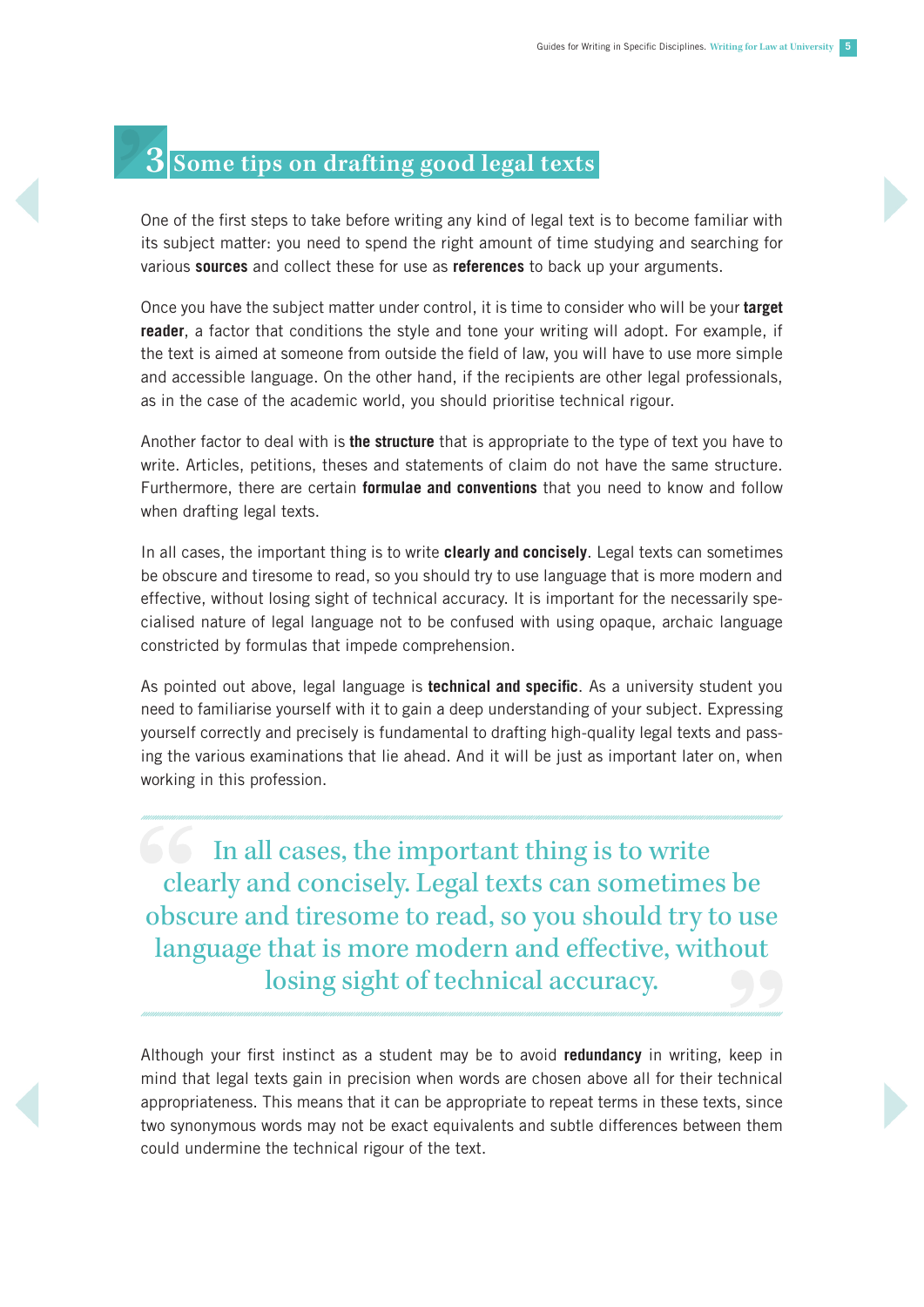However, while repetition can be justified in the interests of accuracy, it is a different matter for the style of the text to be excessively redundant and mediocre. A good legal text benefits from **polished writing** in addition to the accurate use of technical language.

In short, **legal writing is functional**. A legal text is not to be judged purely on aesthetic grounds, but above all in terms of how effectively it transmits its message.

### **4 Common text types in law**

The commonest types of legal texts can be divided into four categories, depending on who issues them. These are normative texts, judicial texts, administrative texts and doctrinal texts.

- **•** Normative **texts** comprise written norms at supra-state, state, autonomous-region or local levels and are hierarchical in nature. For example, at Spanish state level we have the Constitution, the *lleis orgàniques* (organic laws), the *lleis ordinàries* (ordinary laws), the *decrets llei* (decree-laws), the *decrets legislatius* (legislative decrees) and the *reglaments* (implementing regulations).
- **•** Judicial **texts** are drawn up by legal professionals in the course of their everyday work in the courts. Some examples of these are lawyers' *demandes* (claims) and *recursos* (appeals), court clerks' *diligències* (proceedings) and *decrets* (orders) and judges' *sentències* (judgements), *interlocutòries* (interlocutory judgements) and *providències* (case management orders).
- **•** Administrative **texts** are those issued by public administration officials or by citizens. Among these are *resolucions* (resolutions), *actes* (minutes), *certificats* (certificates), *informes* (reports), *sol·licituds* (requests or applications), *notificacions* (notifications) and *anuncis* (announcements).
- **•** Doctrinal **texts** are written by law researchers and consist of commentaries, analyses and interpretations of the law. Some examples of these are *manuals*, *tractats* (treatises), *tesis* (theses), *monografies* (monographs), *articles*, *comentaris* and *recensions*.

As a Law student, you will get to know many of these texts as you advance in your studies, especially the normative texts, judgements and doctrinal texts. At the same time, you will be expected to write **academic texts** that demonstrate your ability to organise information efficiently, your knowledge of the sources, and your persuasive skills and mastery of reflective, critical legal reasoning.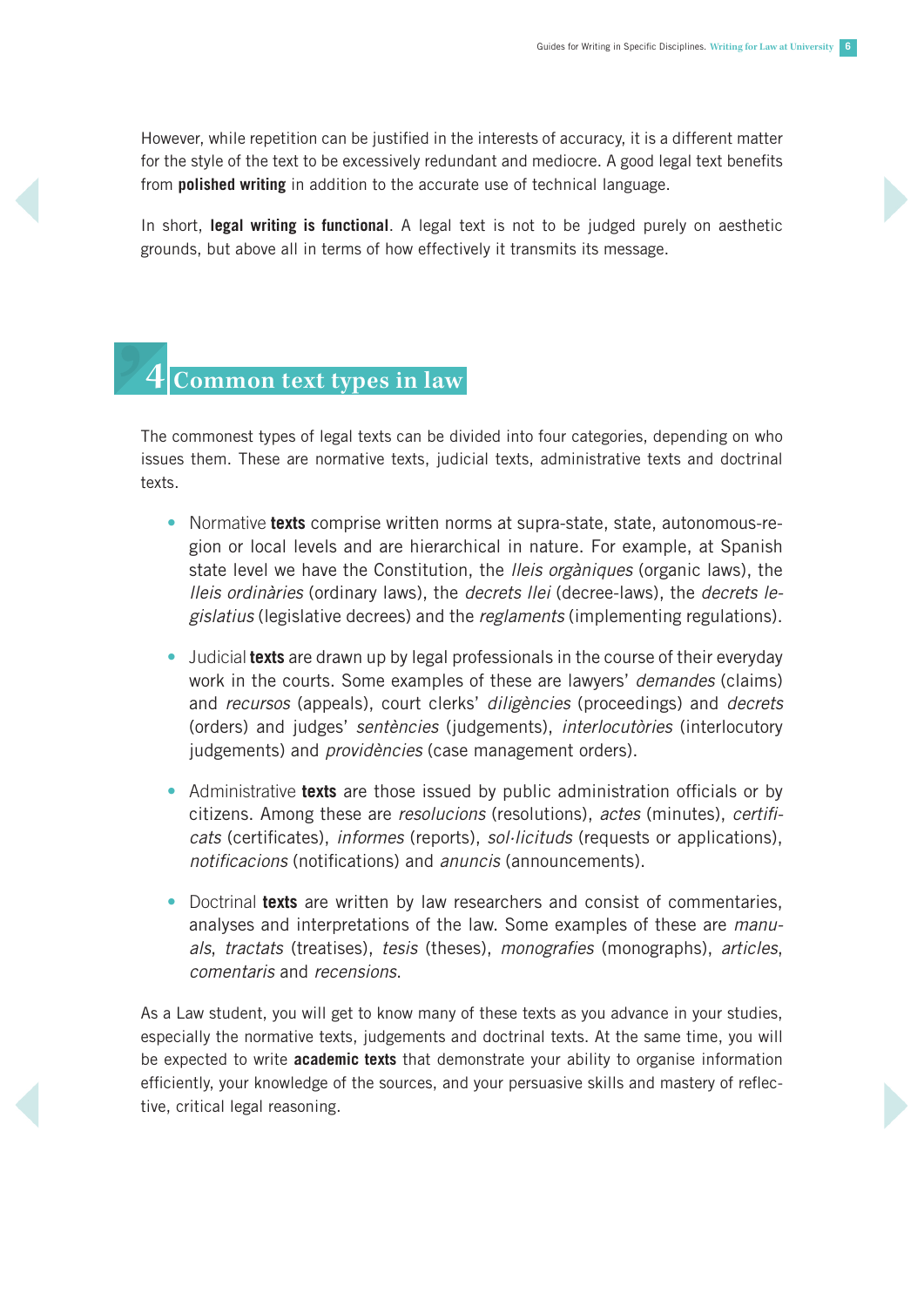### **5 Publications and websites of interest for writing in law**

1. *Diccionari jurídic.* Institut d'Estudis Catalans; Societat Catalana d'Estudis Jurídics.

<http://cit.iec.cat/DJC>

The terms belonging to the various disciplines of present-day law and of legal history, in Catalan and in Spanish. Legal phraseology is also covered.

2. *Diccionari de dret civil*. Departament de Justícia de la Generalitat de Catalunya; Termcat.

[http://www.termcat.cat/ca/Diccionaris\\_En\\_Linia/150](http://www.termcat.cat/ca/Diccionaris_En_Linia/150)/

1,160 terms belonging to the five classic areas of civil law, with designations in Catalan, equivalents in Spanish and, in many cases, explanatory notes.

3. *Diccionari de dret administratiu*. Departament de Justícia de la Generalitat de Catalunya; Termcat.

[http://www.termcat.cat/ca/Diccionaris\\_En\\_Linia/169](http://www.termcat.cat/ca/Diccionaris_En_Linia/169)/

1,130 terms with definitions and explanatory notes in Catalan and equivalents in Spanish.

4. *Diccionari de dret penal i penitenciari*. Departament de Justícia de la Generalitat de Catalunya; Termcat. [http://www.termcat.cat/ca/Diccionaris\\_En\\_Linia/172](http://www.termcat.cat/ca/Diccionaris_En_Linia/172)/

2,705 terms belonging to criminal law, procedural criminal law, prison law and military criminal law, in Catalan and Spanish.

5. *Vocabulari de dret romà*. Universitat de València (Servei de Política Lingüística); **Termcat** 

[http://www.termcat.cat/ca/Diccionaris\\_En\\_Linia/234](http://www.termcat.cat/ca/Diccionaris_En_Linia/234)/

398 entries containing 493 Latin terms with the corresponding equivalents in Catalan, Spanish, French and Italian.

6. *Curs de llenguatge jurídic* (segona edició). Departament de Justícia de la Generalitat de Catalunya.

[http://justicia.gencat.cat/web/.content/documents/arxius/cllj\\_2a\\_ed.pdf](http://justicia.gencat.cat/web/.content/documents/arxius/cllj_2a_ed.pdf)

A thorough course on Catalan legal language. Includes theory and practice and comes with exercises and answer keys.

7. *Autoaprenentatge de llenguatge jurídic*. Departament de Justícia de la Generalitat de Catalunya. [http://www.gencat.cat/justicia/llengjur/](http://www.gencat.cat/justicia/llengjur)

Online course on Catalan legal language. Contains theory, exercises and documents.